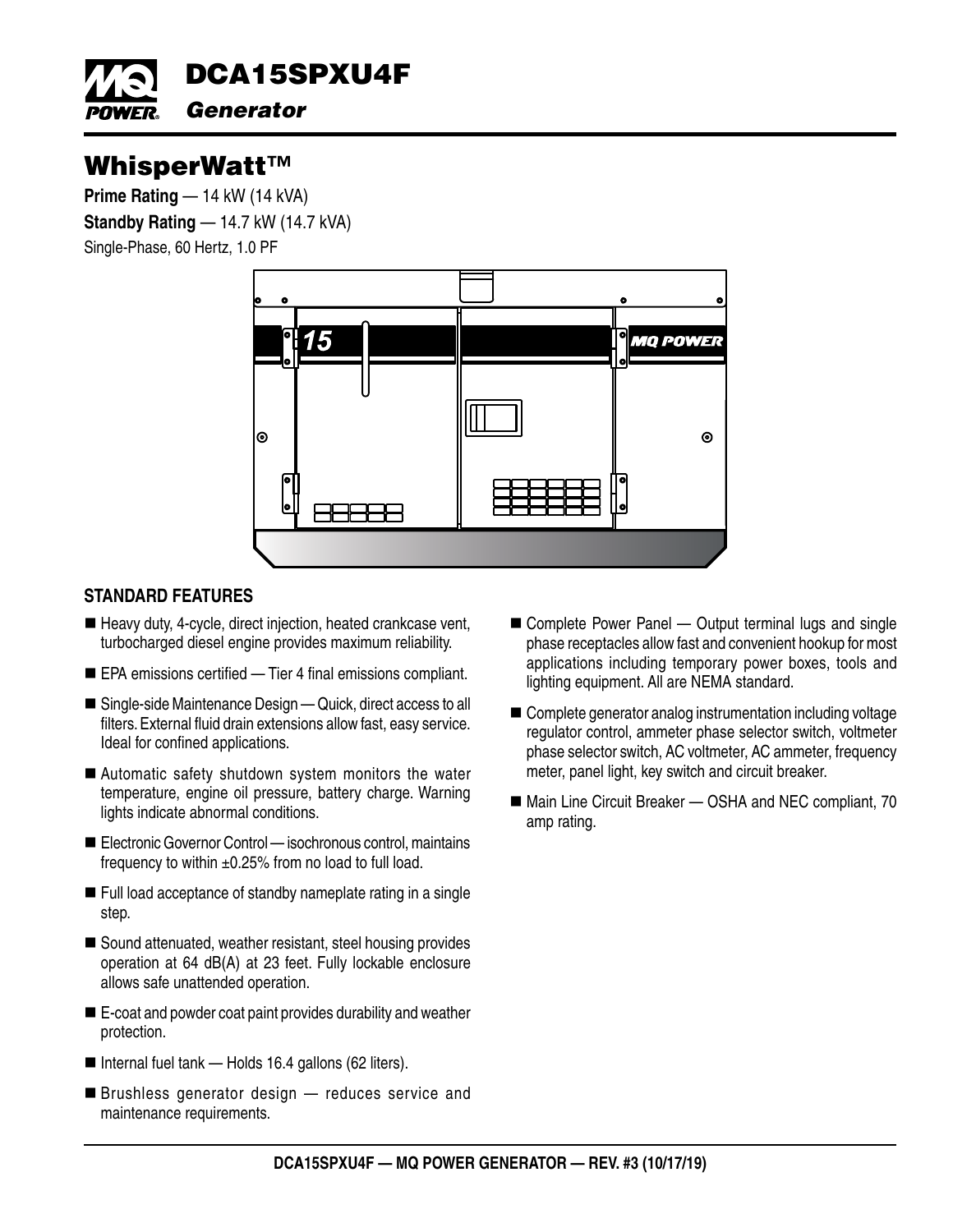

# **SPECIFICATIONS**

| <b>Generator Specifications</b>               |                                                                       |  |
|-----------------------------------------------|-----------------------------------------------------------------------|--|
| Design                                        | Revolving field, self-ventilated<br>drip-proof, single bearing        |  |
| <b>Armature Connection</b>                    | Series                                                                |  |
| Excitation                                    | <b>Brushless with AVR</b>                                             |  |
| Phase                                         | Single Phase (3-wire)                                                 |  |
| <b>Standby Output</b>                         | 14.7 KW (14.7 KVA)                                                    |  |
| <b>Prime Output</b>                           | 14 KW (14 KVA)                                                        |  |
| <b>Rated Voltage</b>                          | 120/240V                                                              |  |
| Power Factor                                  | 1.0                                                                   |  |
| Voltage Regulation (No load to full load)     | ±0.5%                                                                 |  |
| Generator RPM                                 | 1800                                                                  |  |
| Frequency                                     | 60 Hz                                                                 |  |
| <b>Winding Pitch</b>                          | 5/6                                                                   |  |
| No. of Poles                                  | 4                                                                     |  |
| Frequency Regulation:<br>No Load to Full Load | Isochronous under varying loads from<br>no load to 100% rated load    |  |
| <b>Frequency Regulation: Steady State</b>     | ±0.25% of mean value for constant<br>loads from no load to full load. |  |
| Insulation                                    | Class F                                                               |  |
| Sound Level dB(A) Full load at 23 feet        | 64                                                                    |  |

| <b>Engine Specifications</b> |                                         |  |
|------------------------------|-----------------------------------------|--|
| Make / Model                 | Kubota / D1503                          |  |
| Emissions                    | Tier 4                                  |  |
| <b>Starting System</b>       | Electric                                |  |
| Design                       | 4-cycle, water cooled, direct injection |  |
| Displacement                 | 91.47 in <sup>3</sup> (1,499 cc)        |  |
| No. cylinders                | 3                                       |  |
| Bore x Stroke                | 3.23 x 3.63 in. (83 x 92.4 mm)          |  |
| Gross Engine Power Output    | 24.8 hp (18.5 kW)                       |  |
| <b>HP</b> at Rated Speed     | 18.4 hp (13.7 kW)                       |  |
| <b>Compression Ratio</b>     | 21.6:1                                  |  |
| <b>Engine Speed</b>          | 1800 rpm                                |  |
| Oil Capacity                 | 1.48 gallons (5.6 liters)               |  |
| <b>Coolant Capacity</b>      | 1.85 gallons (7.0 liters)               |  |
| <b>Starting System</b>       | Electric                                |  |
| Battery                      | 12V 70Ah x 1                            |  |

| <b>Fuel System</b>                 |                          |     |
|------------------------------------|--------------------------|-----|
| <b>Recommended Fuel</b>            | ASTM-D975-No.1 & No.2-D* |     |
| <b>Fuel Tank Capacity</b>          | 16.4 gallons (62 liters) |     |
| <b>Fuel Consumption</b>            | gph                      | lph |
| At full load                       | 1.09                     | 4.1 |
| At 3/4 load                        | 0.80                     | 3.0 |
| At 1/2 load                        | 0.64                     | 2.4 |
| At 1/4 load                        | 0.41                     | 1.6 |
| - Use ultra-low sulfur diesel fuel |                          |     |

| <b>Exhaust System</b>            |                                      |  |
|----------------------------------|--------------------------------------|--|
| Gas Flow (full load)             | 109.1 cfm (3.09 m <sup>3</sup> /min) |  |
| Gas Temperature                  | 1005.8 °F (541 °C)                   |  |
|                                  |                                      |  |
| Amperage                         |                                      |  |
| <b>Rated Voltage</b>             | <b>Max Amps</b>                      |  |
| 120 Volt (UNV Terminals)         | 58.3 X 2                             |  |
| 240 Volt (UNV Terminals)         | 58.3                                 |  |
| 120 Volt (GFCI 5-20R Receptacle) | 20                                   |  |
| 120 Volt (L5-30R Receptacle)     | 30                                   |  |
| 240 Volt (L6-30R Receptacle)     | 30                                   |  |
| 120/240 Volt (CS6369 Receptacle) | 50                                   |  |

## **WARRANTY\***

#### **Kubota Engine**

12 months from date of purchase with unlimited hours or 24 months and prior to the accumulation of 2000 hours (whichever occurs first).

#### **Generator**

24 months from date of purchase or 2000 hours (whichever occurs first).

#### **Trailer**

12 months excluding normal wear items.

\*Refer to the express written, one-year limited warranty sheet for additional information.

#### *NOTICE*

Specifications sheet is subject to change and is not intended for use in installation design.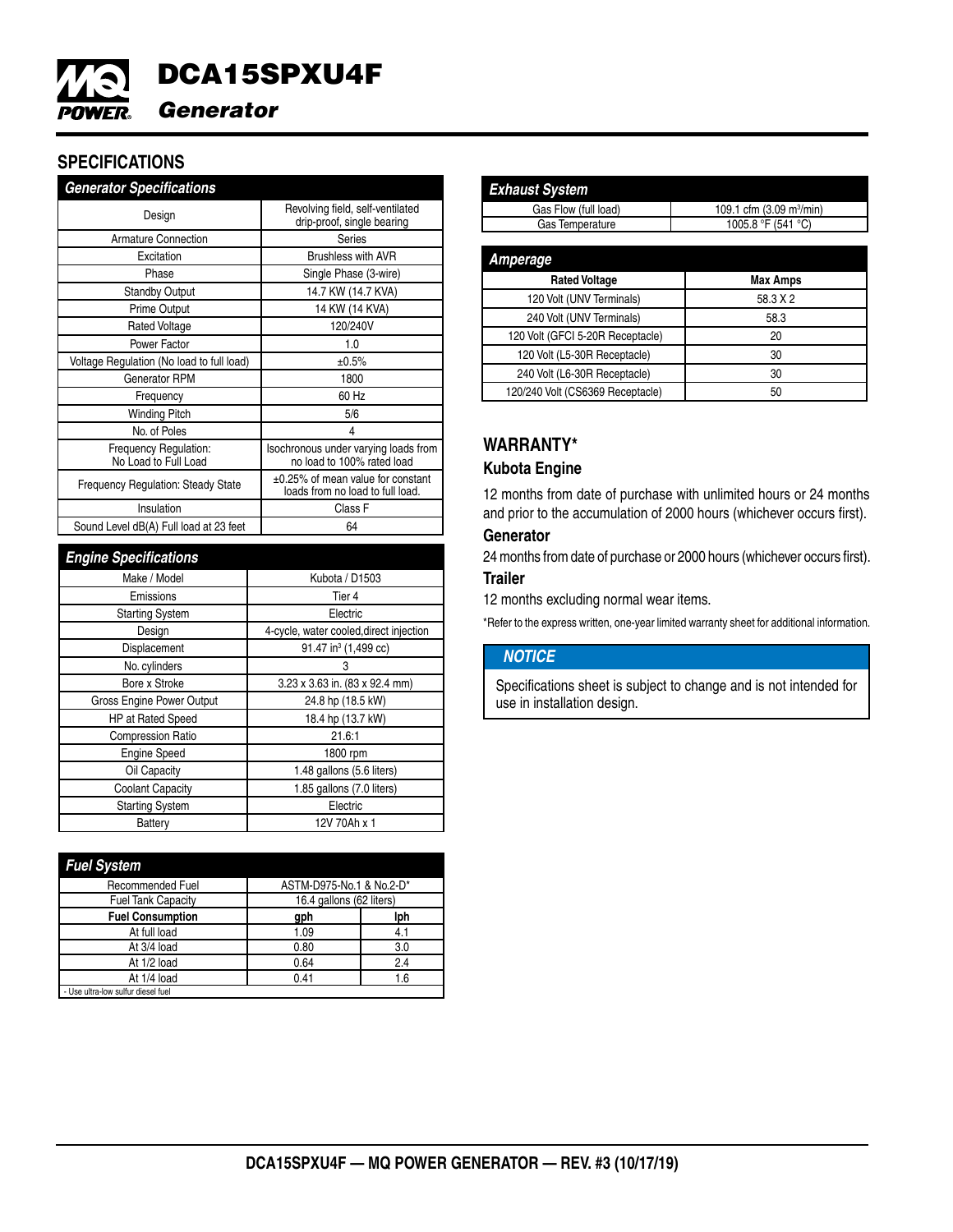



#### **Generator Output Panel**



#### **OPTIONAL FEATURES**

- Automatic Start/Stop Control Automatically starts and monitors generator during power failure when used in conjunction with a transfer switch.
- **Jacket Water Heater** For easy starting in cold climates.
- Solid State Battery Charger Provides fully automatic and self-adjusting charging to the generator's battery system.
- Fuel/Water Separator Effectively separates damaging condensation from fuel.
- **Emergency Stop Switch** When manually activated shuts down generator in the event of an emergency
- Single Wall or Double Wall Sub-base Fuel Tanks Additional fuel cell for extended run time. Available in a variety of configurations.
- **Trailer Mounted Package** Highway legal trailer with single axle configuration. Extra capacity fuel tank is also available.

#### **OPTIONAL CONTROL FEATURES**

**Audible Alarm** alerts operator of abnormal conditions.

#### **OPTIONAL FUEL CELL FEATURES**

- Sub-base Fuel Cells (double wall) additional fuel cell for extended runtime operation. Contains a leak sensor, low fuel level switch, and a secondary containment tank. UL142 listed.
- 12 hours of minimum run time.
- 24 hours of minimum run time.